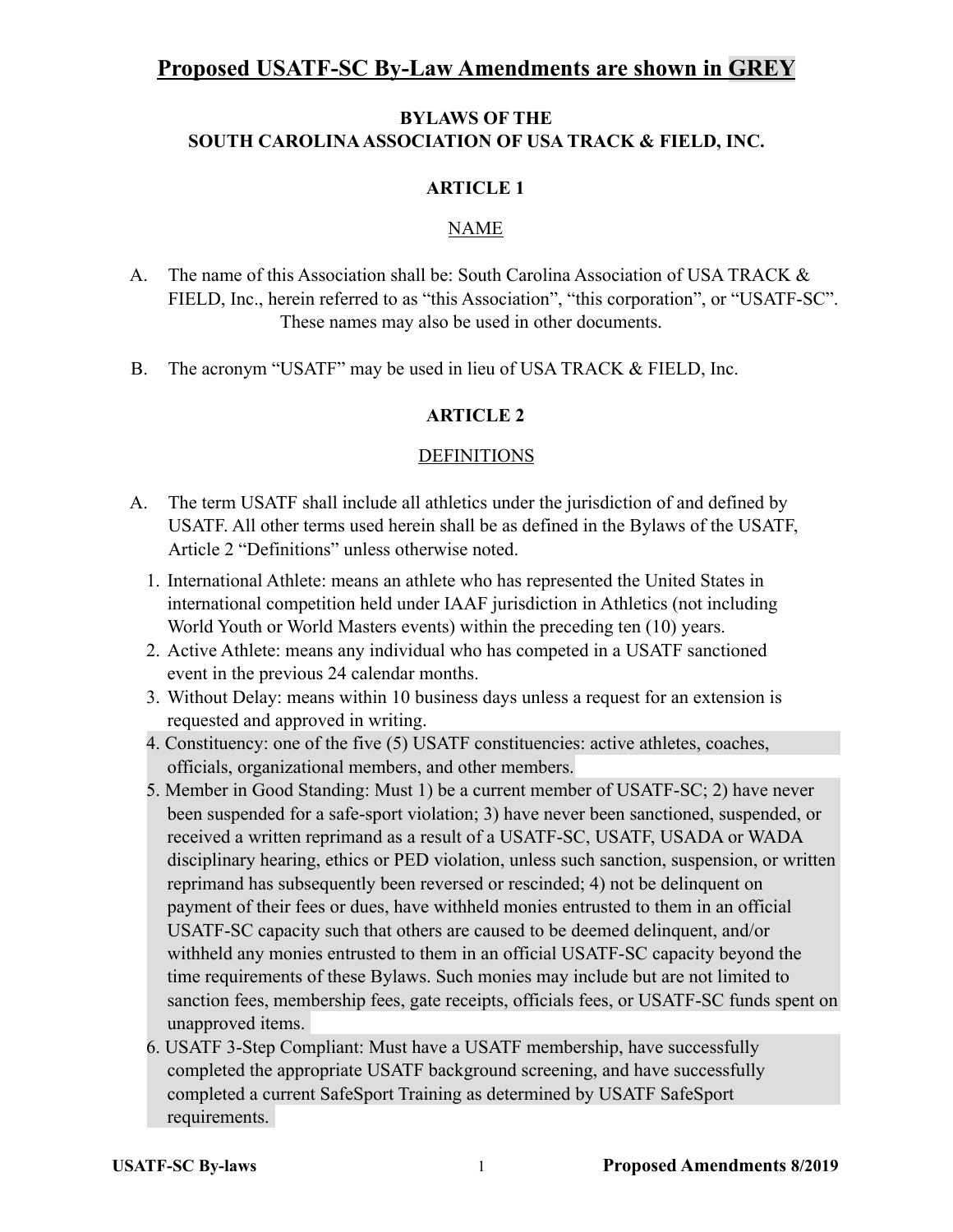#### PURPOSE

 A. The purpose of this Association is to encourage, improve and promote Athletics in the State of South Carolina in accord with and as defined by the By-laws and Regulations of USATF, Section 501(c)(3) of the Internal Revenue Code of the Internal Revenue Service, Department of the Treasury, USA.

#### **ARTICLE 4**

#### ORGANIZATION

 A. This Association shall be incorporated under the laws of the State of South Carolina as a non-profit corporation and shall be approved by the proper authority as qualified under and in accord with Section 501(c)(3) of the Internal Revenue Code.

#### **ARTICLE 5**

#### AUTHORITY OF THIS ASSOCIATION

A. This Association shall utilize that authority granted to it by the Bylaws and Administration Documents of the USATF and to that end shall exercise independent jurisdiction, supervision and control over the administration of its affairs, establish eligibility requirements, training, and govern the acceptance of its members and member clubs, oversee the fair and equitable enforcement of the rules of competition, exercise sanctioning authority for Events and Meets held within the State of South Carolina, develop and propose such standards and rules to improve athletics within the State of South Carolina and encourage its members to engage in local, national and international competition.

#### **ARTICLE 6**

#### **CONSTITUENCY**

- A. Individuals: Any person who meets the criteria for individual membership as determined by USATF shall be eligible for membership. This includes athletes, officials, coaches, administrators, and any others named by the USATF.
- B. Clubs: Any organization that meets the criteria for membership as determined by USATF shall be eligible for membership. This includes clubs, organizations administering competitions, and any other group(s) designated by USATF.
- C. Applications for membership shall be in accordance with USATF Bylaws and regulations, and on a form issued and approved by the Association.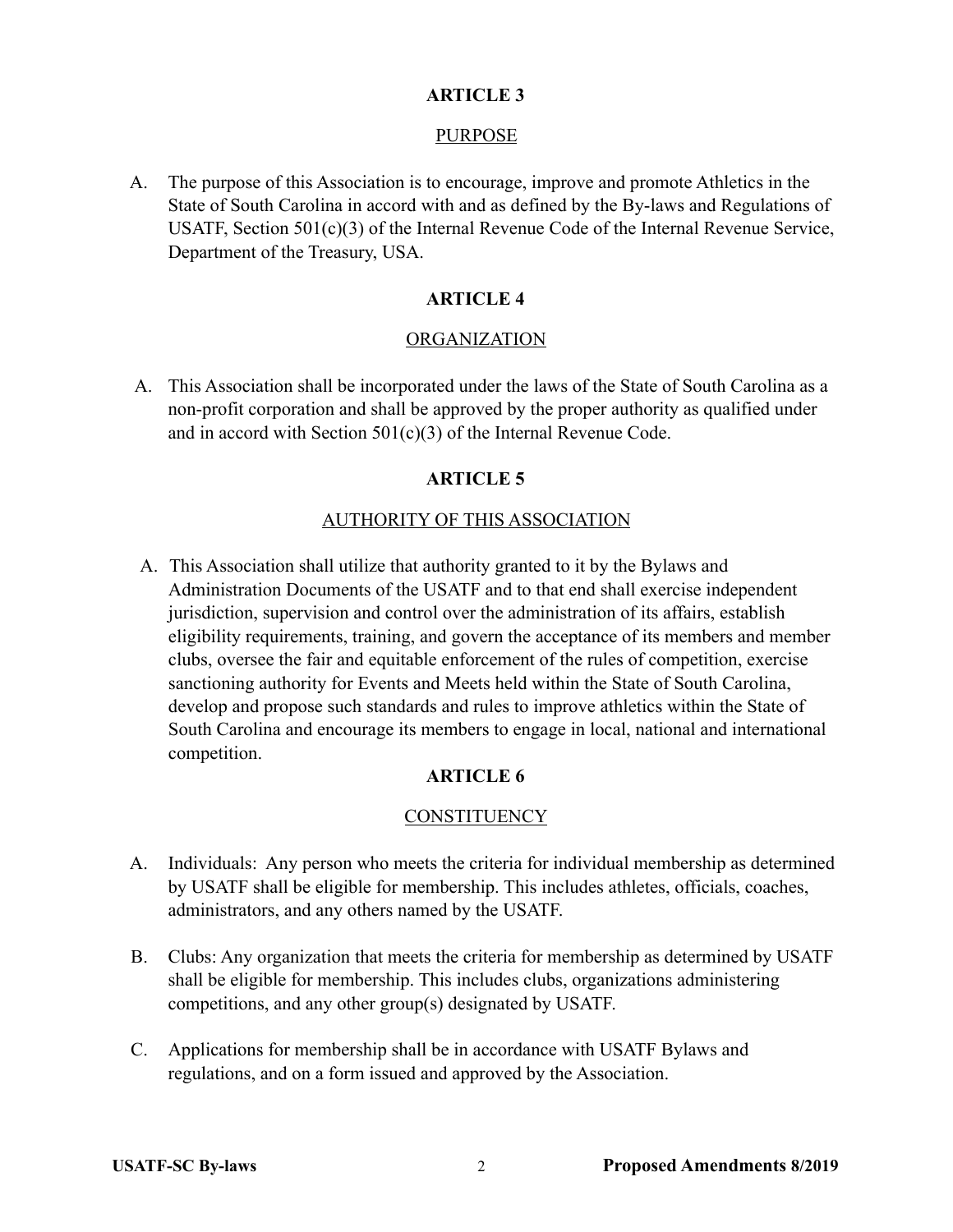- D. Dues and fees for the various classifications of members shall be established by action of the Association membership at the Annual Meeting or Special Meeting called for that purpose and for which at least thirty (30) days notice has been given under Article 7 of these Bylaws.
- E. Membership shall run from January 1 to December 31 of the calendar year.
- F.Any individual or group which violates any provision of these Bylaws, standing rules or regulations, may be suspended after due notice and opportunity for hearing, by action of a body designated to hold such hearings, until the next meeting of this Association at which time the suspension may be upheld or rescinded by majority vote of the members, or such individual or group may be expelled by a two-thirds vote of the members present.
- G. Compliance with policies: All members, whether an individual, club, organization, or other constituency defined in these bylaws and regulations, shall abide by any and all USATF policies and procedures and agree to comply with and be bound by the safe sport rules, policies and procedures of USATF and the U.S. Center for Safe Sport and to submit, without reservation or condition, to the jurisdiction of USATF and the U.S. Center for Safe Sport for the resolution of any alleged violations of those rules, policies and procedures, as may be amended from time to time.
- H. Delinquency: Any Association member, club or organization failing to pay its fees or dues on time shall forfeit the right to representation and to vote, upon thirty (30) days' notice. The member must successfully reapply for membership to regain its voice or vote in this Association's affairs.

#### MEETINGS OF THIS ASSOCIATION

#### A. ANNUAL MEETING:

- 1. Shall be held within the geographical area of the State of South Carolina, during the month of August. At least thirty (30) days notice shall be given in advance of this meeting, by regular mail, fax or conference telephone call, newsletter or web site. If a web site is used to inform members of meetings, then the web site address must be published in a mailing or newsletter. Notice must be sent by email to this Association's current membership list provided by the National Office. Notice must be sent by mail to any member making a written request for notice by mail within one year of an election.
- 2. Any notice of a meeting change or a change in the election process, not previously publicized, must be distributed at least fourteen (14) days prior to the meeting. The proposed agenda shall be included along with the meeting notice.
- 3. Notice of proposed candidates standing for election, along with the written nomination, second, and acceptance, shall be posted on this Association's website at least fourteen (14) days prior to the meeting. A statement from the candidate may also be submitted and posted on the website. This statement should not exceed 500 words and must be submitted electronically to the Association Secretary at least twenty-one (21) days prior to the election.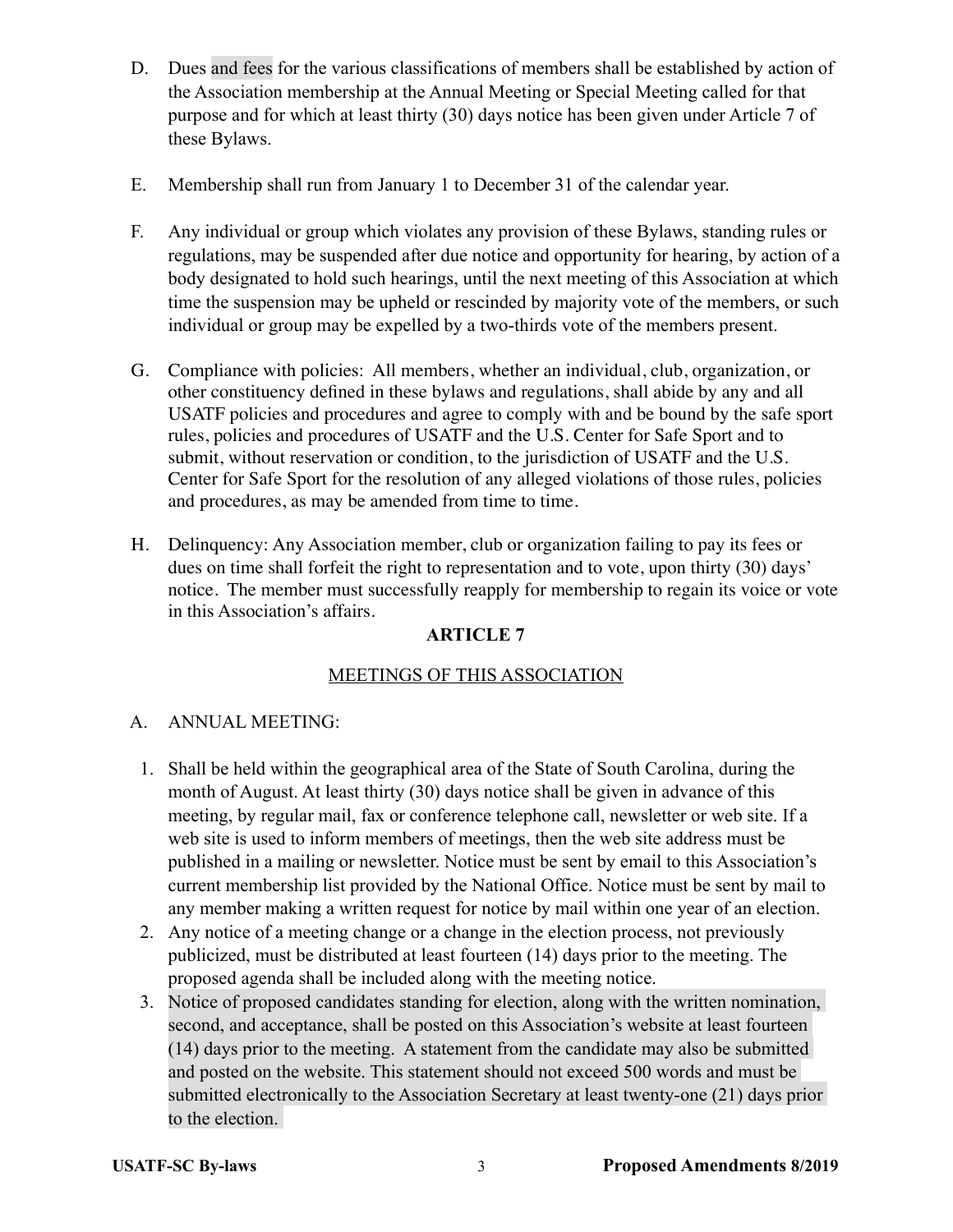- B. Special Meetings: May be called at any time by the President or Secretary of this Association. At least fifteen (15) days notice shall be given and the reason stated for the meeting by the means established under Article 7, Section A of these Bylaws. A minimum of fifteen (15) members must be present to establish a quorum and at least twenty percent (20%) of those voting must be active athletes.
- C. Committee Meetings: Shall be held at the call of the Committee Chair. Committee Meetings shall require seven (7) days notice, unless all committee members agree to a shorter notice.
- D. Records: All Boards, Committees, Councils, and Task Groups shall designate a recording secretary. Within thirty (30) days of the meeting, draft minutes shall be sent to the Secretary of this Association and to all members of the group holding the meeting by the Secretary recording all official action(s) taken. All written reports or a summary of such reports shall be issued with draft minutes.
- E. Quorum:
	- 1. Annual meeting: A minimum of ten percent (10%) of Member Clubs must be represented to establish a quorum, and at least one (1) Active athlete.
	- 2. Other meetings of this Association: A minimum of fifteen (15) members must be present to establish a quorum.
	- 3. Committees, Councils, and Task Groups: At least forty percent (40%) of the membership of these groups must be present to establish a quorum.

#### ORDER OF BUSINESS

- A. At the Annual Meeting of this Association the following order of business shall be followed:
	- 1. Roll Call of Officers.
	- 2. Reading of minutes of last Annual Meeting and all Special Meetings called since.
	- 3. Treasurer's Report, submission of audited annual financial statement and proposed budget.
	- 4. Report of Officers and Committees.
	- 5. Unfinished Business.
	- 6. New Business.
	- 7. Nominations and elections as scheduled including special elections.
	- 8. Site Selections: Report of sport committee and special committees.
	- 9. Awards Presentation.
	- 10. Adjournment.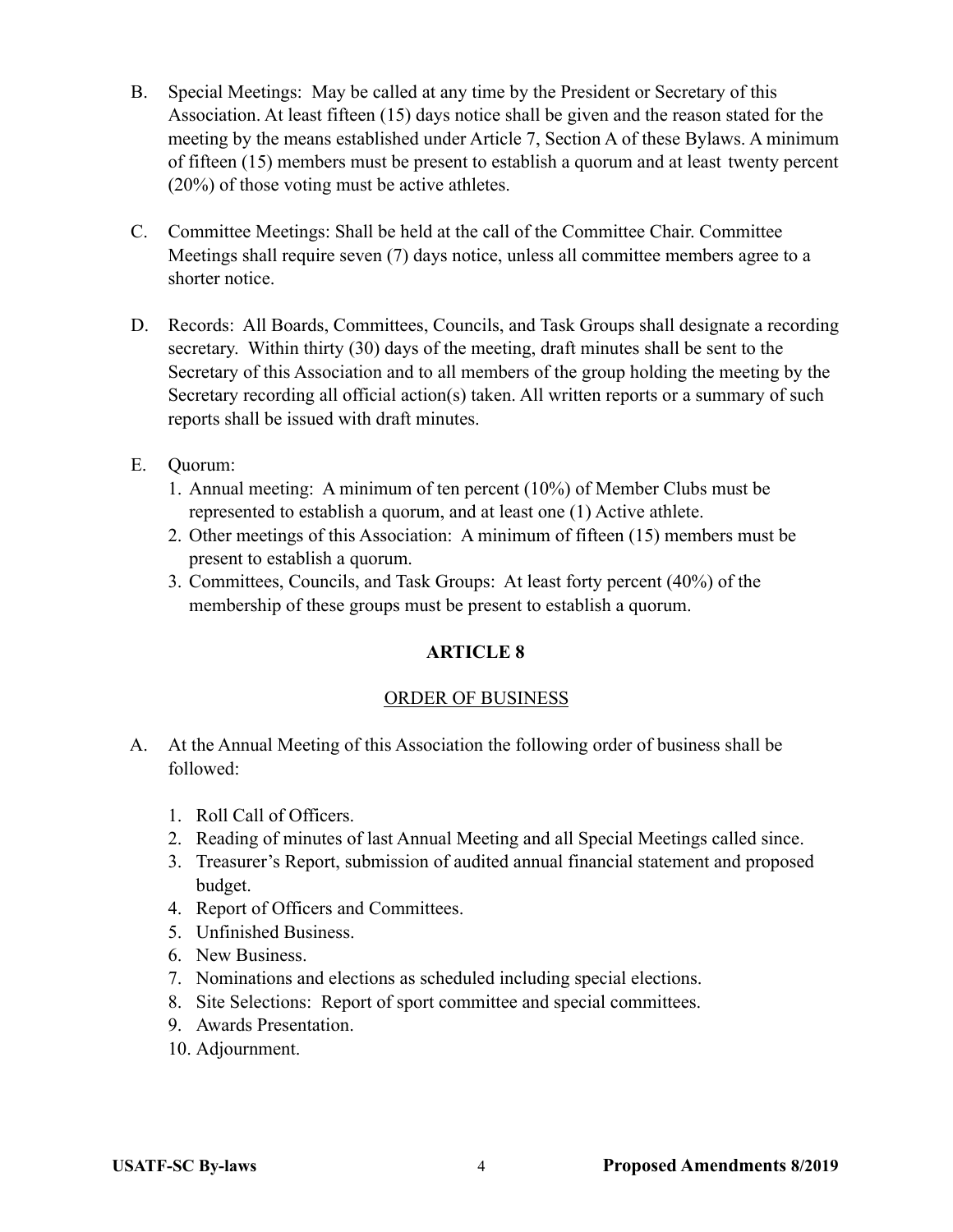- B. The current edition of Roberts Rules of Order (Revised) is the general rule of order, except where such rules in conflict with the provision of these Bylaws. In such case(s) these Bylaws shall take precedent and prevail.
- C. Reports from the Treasurer and Membership Chair should be available at every meeting. All officers and committee chairs should provide the President a written report three (3) days prior to each meeting for distribution at the meeting. Oral reports may be given at the meeting if the President is notified three (3) days prior to the meeting.

#### VOTING

- A. At the Annual or Special Meetings of the following shall apply:
	- 1. Nominating process:

a. Nominations for the USATF-SC elected positions of President, 1st Vice-President, 2nd Vice-President, Secretary, and Treasurer may be made in writing and must be accompanied by a written seconder and a written acceptance of the nomination from the nominee. Said written nomination, second and acceptance shall be sent to the Secretary of USATF-SC by electronic mail or by registered mail and received no later than twenty-one (21) days prior to the USATF-SC annual meeting and elections. b. If no written nominations for a position are received in the required timeframe, then all nominations shall be from the floor for that position.

c. Nominations may be made and must be allowed from the floor at this Association's in-person election meeting. The rules of eligibility to run for office, Article 10B of these Bylaws, shall apply to both written and to floor nominations. A candidate must be a member of this Association and be at least eighteen (18) years of age (at the start of the term of office). A candidate needs one (1) nominator and one (1) seconder who both are members in good standing of this Association.

- 2. Conduct of voting: This Association shall use a balanced meeting ballot where only designated members of this Association are eligible to vote.
	- a. Number of votes: There shall be a maximum of one hundred (100) available votes which represents 100% of the voting strength divided among the following five (5) constituencies: active athletes, coaches, officials, organizational members, and other members (which may include elected officers of this Association);
	- b. Voting strengths: Each constituency above is entitled to the following maximum votes: active athletes twenty percent (20%) of the voting strength, coaches twenty percent (20%) of the voting strength, officials twenty percent (20%) of the voting strength, clubs twenty percent (20%) of the voting strength, and other members twenty percent (20%) of the voting strength; except that active athletes must receive a minimum of twenty percent (20%) of the voting strength;
	- c. Disputes: Credential disputes must be resolved before the election process is started (i.e. before taking nominations and/or before the report of the nominating committee);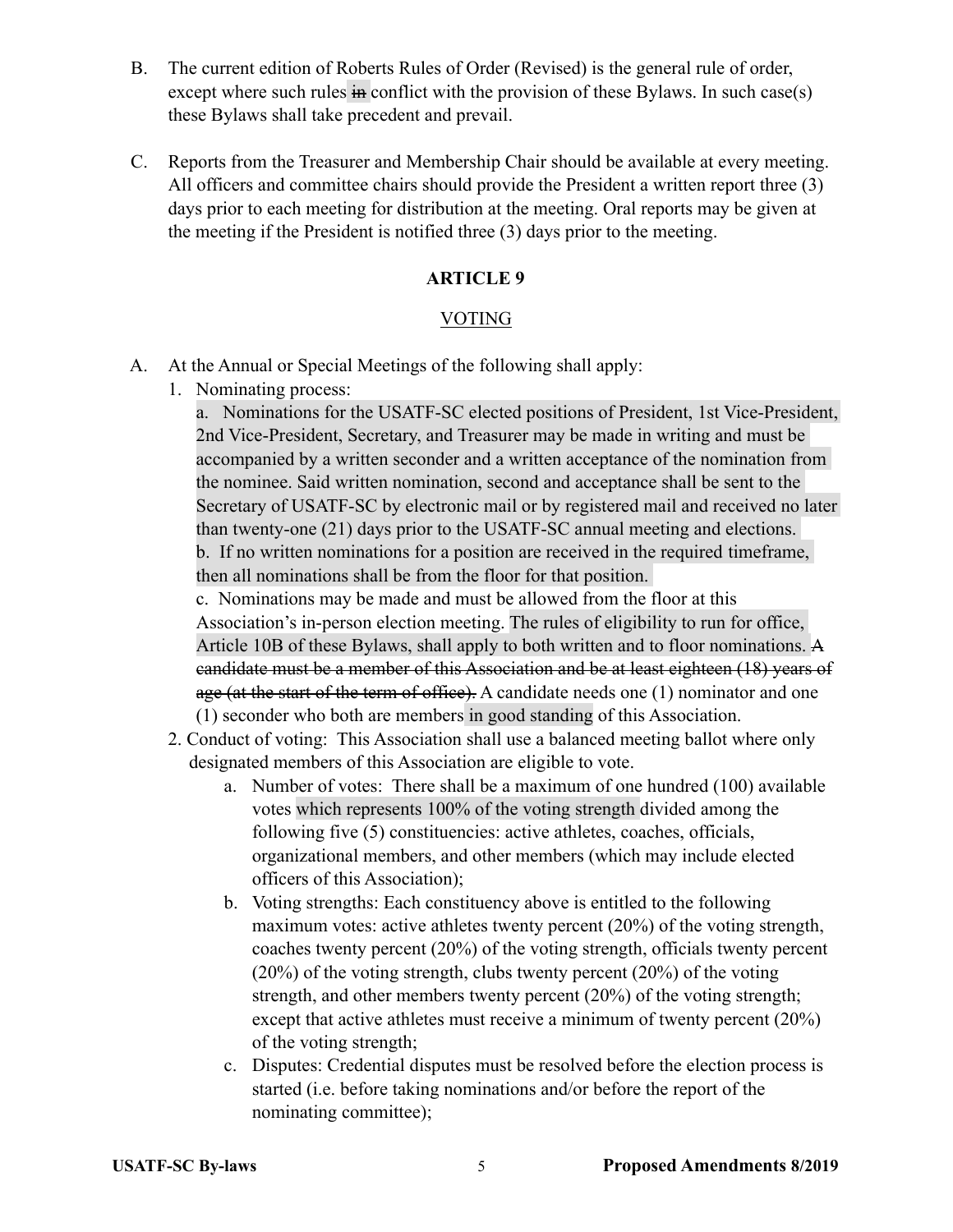- d. One-person, one-ballot: One (1) person shall cast only one (1) ballot. Individuals who are eligible to cast a ballot in more than one constituency must choose one constituency in which to vote at the meeting;
- e. Caucuses: Constituencies with more individuals than votes allowed will caucus before the election to determine the voters or apportionment of votes;
- f. Athlete caucuses: in an athlete caucus, youth (18-year old), open (noninternational ages 19-39) international ("ten-year" rule regardless of age), and masters (40-and-above) athletes must each be represented if member athletes are present and available. In such a case, the number of votes granted to a division above shall be as equal as possible, regardless of the number of athletes present from a division.
- 3. Voting Criteria:
	- a. One (1) person shall cast one (1) ballot, regardless of the number of positions that person has within this Association;
	- b. There shall be no proxy voting;
	- c. Minimum Age: Voters must be a minimum age of eighteen (18) on the day of election;
	- d. Organizations shall have a minimum of one (1) vote, and each vote cast must be by a different representative;
	- e. All organizations entitled to vote must be members of this Association, and all voters must be members in good standing of USATF-SC;
	- f. Voting membership deadline: Except for renewals from the previous year, individuals must be members for at least thirty (30) days prior to the date of the election (e.g., if the election is held on September 15 the membership must be paid in full by August 16);
	- g. An appointed committee chair or Board member shall not vote in elections in that capacity, but may otherwise qualify for a vote.
	- h. Individuals who are eligible to cast a ballot in more than one constituency may only vote once and must choose one constituency in which to vote.
- 4. Process Conduct of Voting:
	- a. Credentials: The report of the Credentials Committee must take place prior to any nominations. Disputes must be settled before the election process is begun;
	- b. Uncontested elections may be voted by acclamation;
	- c. Contested elections must be held by secret ballot;
	- d. Counting of ballots: A panel of at least three (3) individuals, at least one (1) of whom must be an active athlete, shall count the ballots and sign the tally. All panel members shall be of voting age. The panel shall not include any individual who is a candidate for a contested office. Any ballot opened outside the presence of the entire voting panel shall not be counted;
	- e. Consultation: The panel may consult with this Association's president, secretary, or parliamentarian—so long as they are not candidates for offices- on procedural matters.

#### ELECTIONS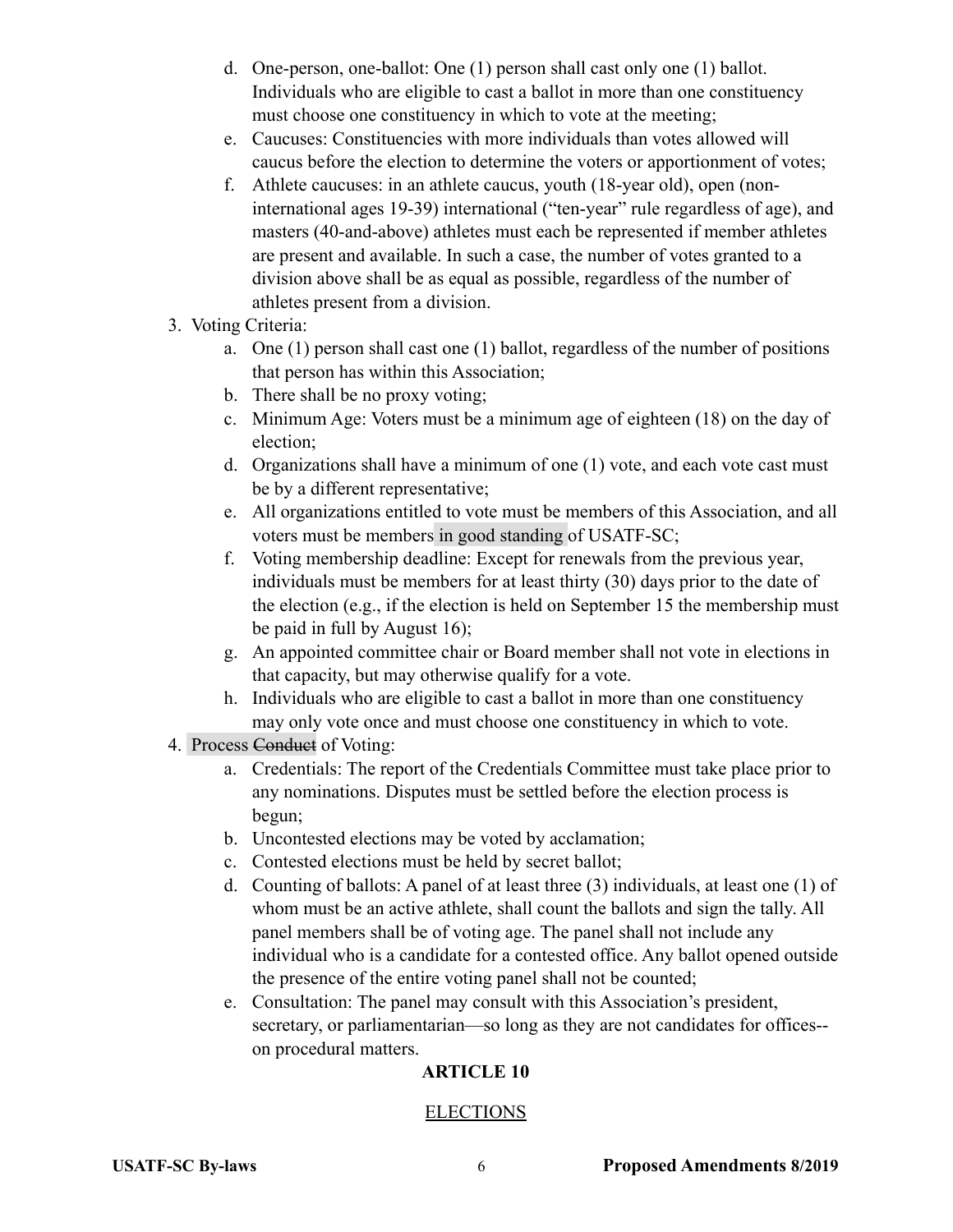- A. Election of officers of this Association shall be held in even numbered years at the Annual Meeting. Terms of office shall commence on the day of election.
- B Eligibility to run for office: At the time of their nomination, or appointment, all candidates for President, 1st Vice-President, 2nd Vice-President, Treasurer, Secretary and/ or committee chairs of USATF-SC must meet all and every one of the following requirements:
	- Be at least 18 years of age (at the start of the term of office)
	- Be a member in good standing of USATF-SC
	- Be USATF 3-Step Compliant
	- Never have been the subject of a successful recall from a position with USATF-SC
- C. Vacancies: All vacancies except for the office of the president shall be filled by temporary appointment by the president. The appointment shall be effective immediately, and continue until the next Annual Meeting at which time a special election shall be held to fill the unexpired term.
- D. Majority requirement: The officers of this Association must be elected by a majority of the voting strength of the ballots cast. When there are more than two candidates running for an office (a plurality vote), and no individual receives more than fifty percent (50%) of the voting strength, a run-off election shall be held between the two candidates receiving the most votes.
- E. Election protests: Protests may only be made after the election process is concluded. Except as indicated below, USATF Regulation 21 shall apply to election disputes:
	- 1. Panel composition: An NABR panel from a different USATF Association shall be appointed to conduct the hearing. All hearings shall be by conference call. The procedures in Regulation 21 shall apply.
	- 2. Invalidation: The NABR panel shall invalidate an election if it is found that one or more infractions occurred that were likely to have changed the outcome of an election.
	- 3. Further action: The NABR panel may recommend changes for future elections in this Association.

# OFFICERS OF THE ASSOCIATION

- A. The Officers of this Association shall be the:
	- 1. President
	- 2. 1st Vice President
	- 3. 2nd Vice President
	- 4. Treasurer
	- 5. Secretary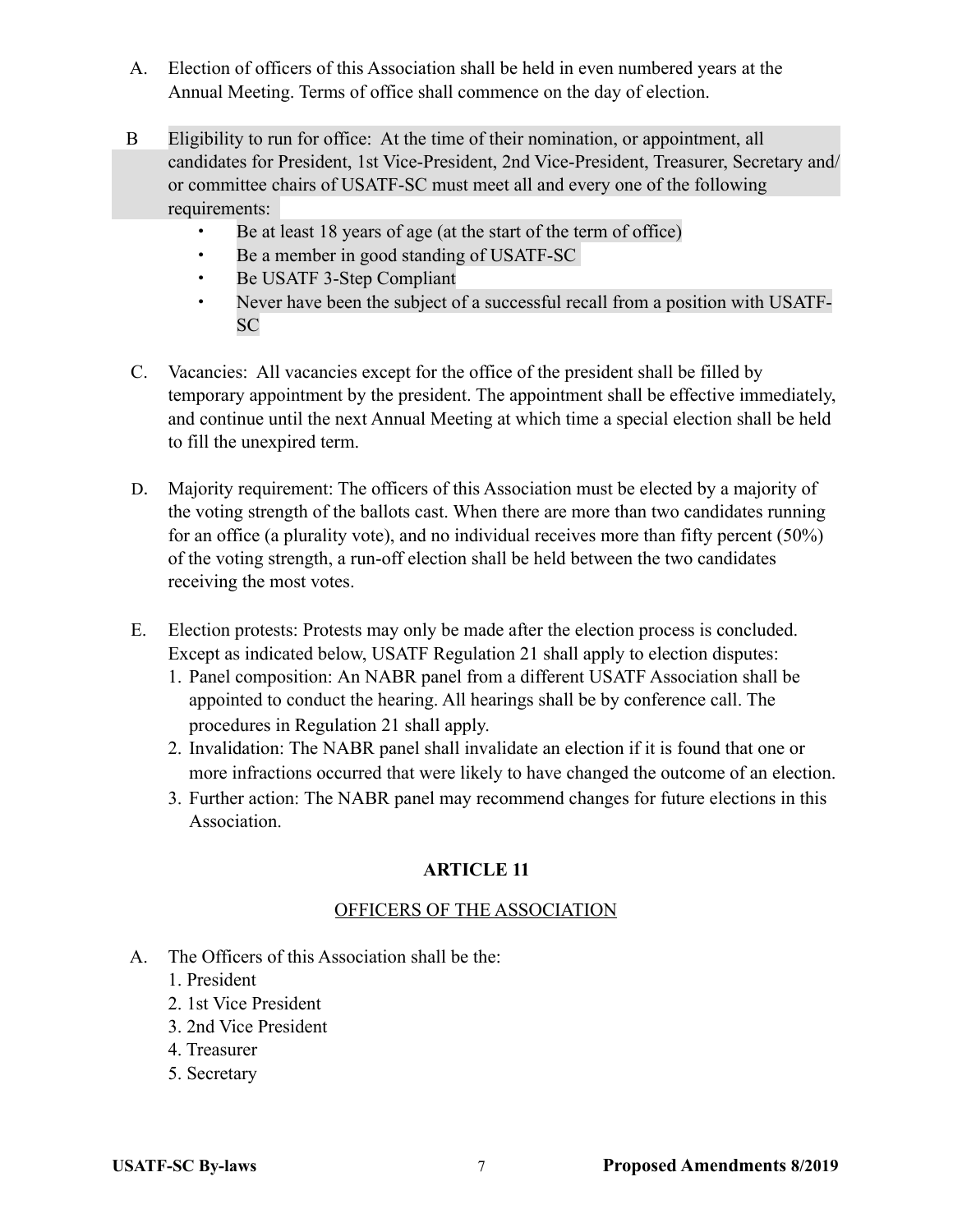- B. Term of Office: Each Officer shall serve for a term of two (2) years. There shall be no established order of succession to any office. No person may contest for more than one (1) officer position during an election. A person shall not hold the office of President and any other officer or chair position. All officers must be USATF 3-Step Compliant and must remain USATF 3-Step Compliant throughout their term.
	- C. Vacancy in the Office of President: Upon a vacancy, the 1st Vice President shall call a special meeting of this Association with sixty (60) days of such vacancy and serve as Acting President until the new President is elected. The Acting President shall have full force of that office.

# DUTIES OF THE OFFICERS

- A. PRESIDENT: Shall call and preside at all meetings of this Association, appoint all committee chairpersons and be an ex-officio member of all committees. The President shall, with the Secretary of this Association, execute all legal documents in the name of the corporation, shall manage and supervise the affairs of this Association.
- B. VICE-PRESIDENTS: Shall perform such duties as the President shall assign. In the temporary absence of the President, the 1st Vice-President shall preside at meetings.
- C. TREASURER: Shall:
	- 1. Keep or cause to be kept a correct and complete record of account showing the financial condition of this Association;
	- 2. Maintain custody and control of the bank accounts and other financial assets of this Association, its committees, and its subcommittees, and other valuables which come into the possession of this Association;
	- 3. Deposit all funds of this Association into depositories that are designate under Article 17B;
	- 4. Furnish at all meeting and when requested by the President or financial committee, a timely statement of the financial condition of this Association,;
	- 5. Furnish all financial records to allow an annual audit of accounts at least thirty (30) days prior to the annual meeting. Such records shall be complete and timely so as to allow for an audit based on generally accepted accounting principles;
	- 6. Turn over to the incoming treasurer all records, receipts, invoices, check books(s), bank statements and cancelled checks, and execute whatever bank documents are required to turn over the bank account(s) without delay;
	- 7. Perform all other duties not specifically mentioned that pertain to the Office of Treasurer;
	- 8. Handle all requests and funds associated with sanctioned events.
- D. SECRETARY: The secretary shall keep or cause to be kept all records of this Association and all minutes of the regular and special meetings of this Association. The secretary shall keep all correspondence, articles of incorporation, amended article of incorporation, corporate kit and seal and a copy, in chronological order of all approved as corrected or read minutes of the meetings held. Such records shall be in a safe keeping and turned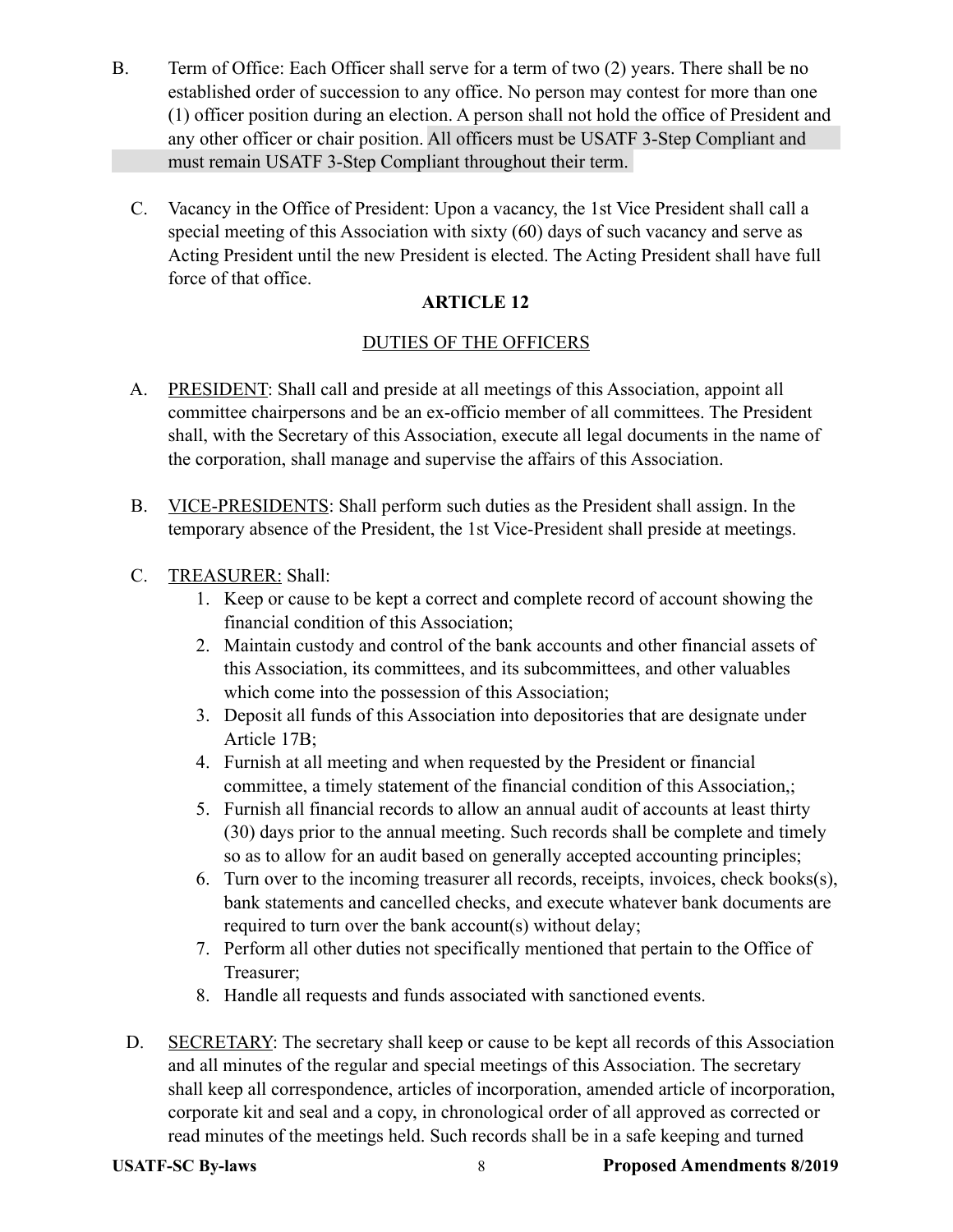over to the incoming secretary. The secretary shall perform all other duties normally associated with the office.

 E. Conflict of interest: Any individual representing this Association, or who has a financial arrangement with this Association, or who is an employee of this Association, or who is a member of any of this Association's committees, shall not participate in evaluating or approving any contract with a supplier to furnish goods or provide services to this Association, if that individual directly or indirectly benefits financially, or otherwise receives any form of compensation from, or has any interest in, any supplier under consideration.

#### **ARTICLE 13**

#### **COMMITTEES**

A. The Standing Committees of this Association shall be:

 Standing Sport: Cross Country Men's Track and Field Women's Track and Field Men's Long Distance and Road Running Women's Long Distance and Road Running Mountain, Ultra & Trail Open & Masters' Track and Field Open & Masters' Long Distance and Road Running Race Walking Youth Athletics

 Standing Administrative: Officials Records Financial Member Services Athletics for the Disabled Athletes Advisory Coaches Education Communication Volunteers

- B. Ad Hoc Committees: The President may appoint such committees as needed for proper operation of this Association.
- C. 1. All committee chairpersons, whether elected or appointed by the President, must meet the eligibility requirements of Article 10B of these Bylaws. be at least eighteen (18) years of age and members of this Association. Chairs shall be elected or appointed for specific terms which are determined prior to voting for or appointment to the position.
-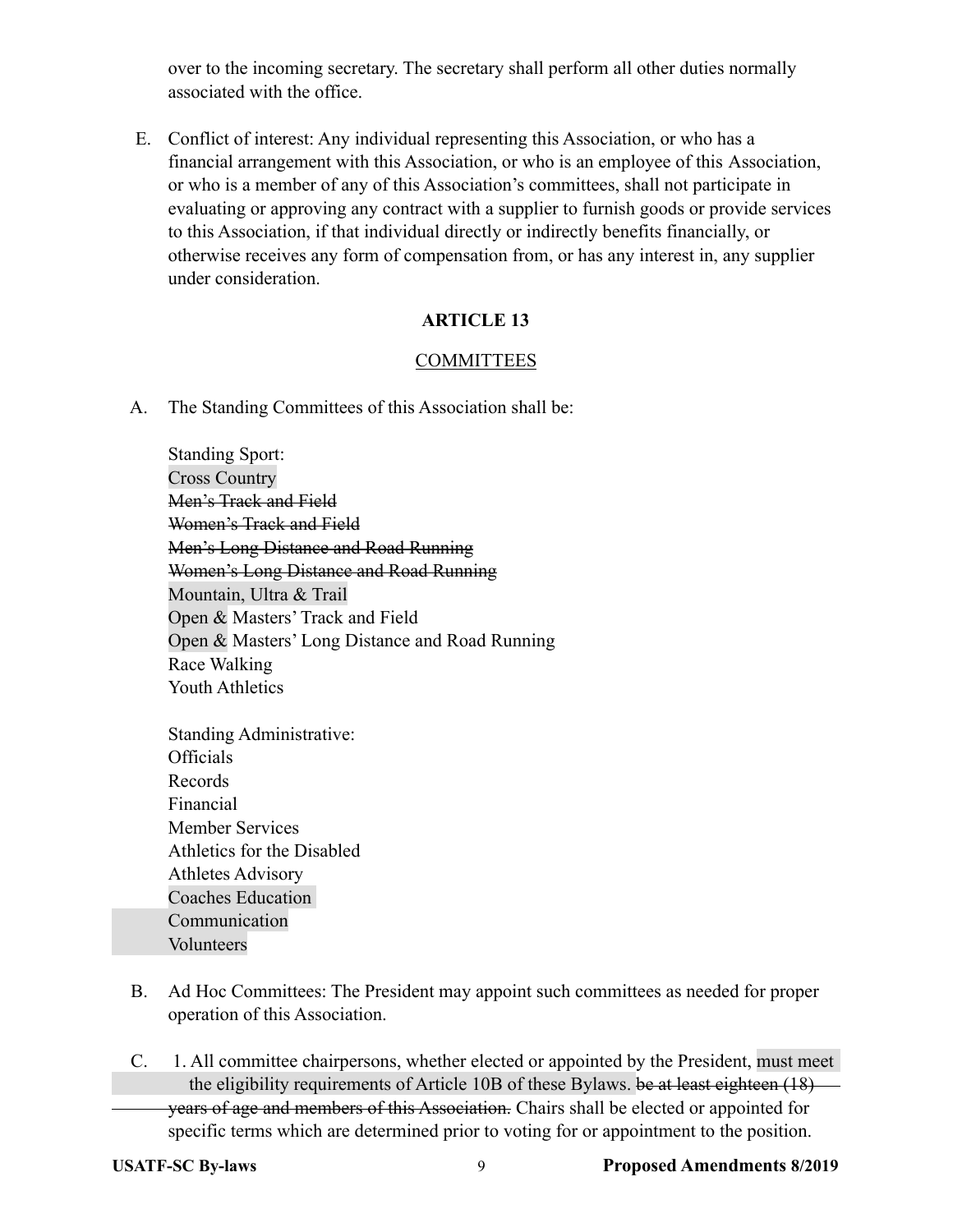- 2. When requested by two (2) or more member organizations of this Association, sports committee chairs shall be elected. When the sports chair is elected, the election shall take place at a meeting, which is held separately from the general elections, either by time or location, and at a minimum shall be advertised to all member organizations in this Association active in the discipline. The election may take place at the posted time on the same date and at the same location, immediately following the general election.
- D. Committee members: shall be appointed by the committee chairperson with the approval of the President. All committees, subcommittees, or other appointed or elected bodies of this Association shall consist of at least twenty percent (20%) active athletes.
- E. Collection of dues/fees: Association committees that collect dues and fees during a given month shall, by the 10th day of the following month, send to this Association Treasurer a transmittal report along with all dues and fees collected for each sports organization and individual member. No committee may take any offsets, credits, or other deduction against any dues or fees collected by it and due to USATF-SC for any reason. All committee chairpersons shall keep or cause to be kept records of any financial transactions relating to the functions of their committee. Such records shall be in their safe keeping and turned over to the incoming committee chairperson.

#### STANDING SPORT COMMITTEES

#### A. Duties of each Sport Committee:

- 1. Have jurisdiction over National, Regional, Sectional and Association championships held within the State of South Carolina to the extent that such is delegated by the USATF.
- 2. Award championship events to venues within the jurisdiction of that committee.
- 3. Have the authority to reject entries if objectionable, at any championship.
- 4. Approve officials for championships involving its sport.
- 5. Promote and develop activities related to its sport.

#### **ARTICLE 15**

#### STANDING ADMINISTRATIVE COMMITTEES

- A. Officials Committee:
	- 1. Shall be responsible to train, certify and generally supervise officials within this Association, consistent with the rules, procedures and directive of the USATF.
	- 2. It shall be the duty of the Officials Committee to develop, maintain and facilitate instructional programs to develop and improve the skills of all officials and pre officials; (2) certify Association level officials; (3) recommend to the USATF candidates for Nationals and Master Official designations; and (4) encourage member clubs and organizations to promote a program to recruit and train officials; and (5) track the background check and safesport training of all officials within this Association.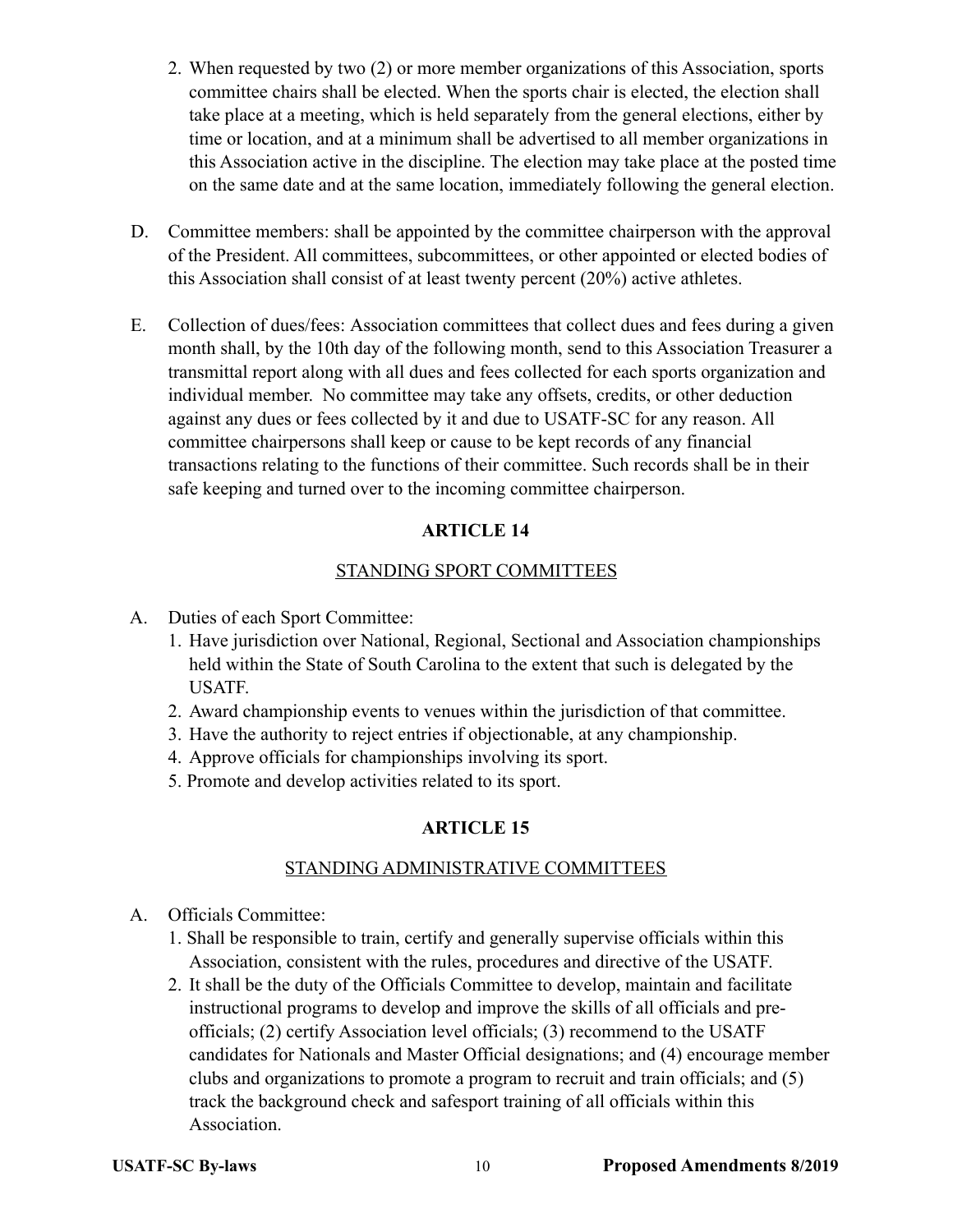- B. Records Committee:
	- 1. The committee shall investigate and indicate its approval or rejection for every performance submitted for record approval.
	- 2. Shall require that all applications be submitted on a USATF approved form and contain all pertinent information.
- C. Financial Committee:
	- 1. Shall be composed of at least three (3) persons, one (1) of whom shall be designated by the President as chairperson and one (1) shall be recording secretary. A record of all meetings of the committee shall be kept by the recording secretary and a copy shall be sent to the President and one to the Treasurer.
	- 2. Shall review each request for expenditure of funds in excess of five hundred dollars (\$500.00). If approved, a voucher shall be issued to the Treasurer authorizing such. If disapproved, a letter of explanation shall be forwarded to the originator of the request.
	- 3. Audit or cause to be audited the accounts of this Association. Unless signed by a CPA at least three (3) members of the Financial Committee shall sign and certify the annual audit. Such audit shall be accomplished prior to the annual meeting of this Association for presentation to the membership.
- D. Member Services Committee (Membership Chair)
	- 1. Shall collect or cause to be collected all memberships for individual and clubs within this Association and provide liaison with the USATF National Office in all matters of membership, including reporting and disbursement benefits.
	- 2. Perform all duties and collect all funds associated with the registration of individual and clubs.
	- 3. Process sanction application in accordance with the Bylaws and Regulations and keep records of all such sanction reports.
	- 4. Be responsible for sanction application supplies and registration cards as well as validation stamps.
	- 5. Provide a monthly report to the Treasurer regarding all funds received for USATF-SC and keep an accurate record of all deposits as required in Article 13E of these Bylaws.
	- 6. Maintain contact with USATF to keep current on changes and other information and disseminate the information to this Association membership as directed.
	- 7. Keep all records and receipts on all expenditures regarding the Membership Chair's business and submit all receipts to the Treasurer for record keeping.

# SANCTIONS FOR AMATEUR ATHLETIC EVENTS

 A. This Association shall have authority to grant sanctions to sports organizations or persons wishing to hold athletic competition in athletics that are not international in nature, with the State of South Carolina. The Membership Chair of this Association shall promptly grant a sanction request by a sports organization or person(s), provided that all the requirements of USATF Operating Regulation 23 have been satisfied. The Membership Chair may deny requests if it is determined by clear and convincing evidence that the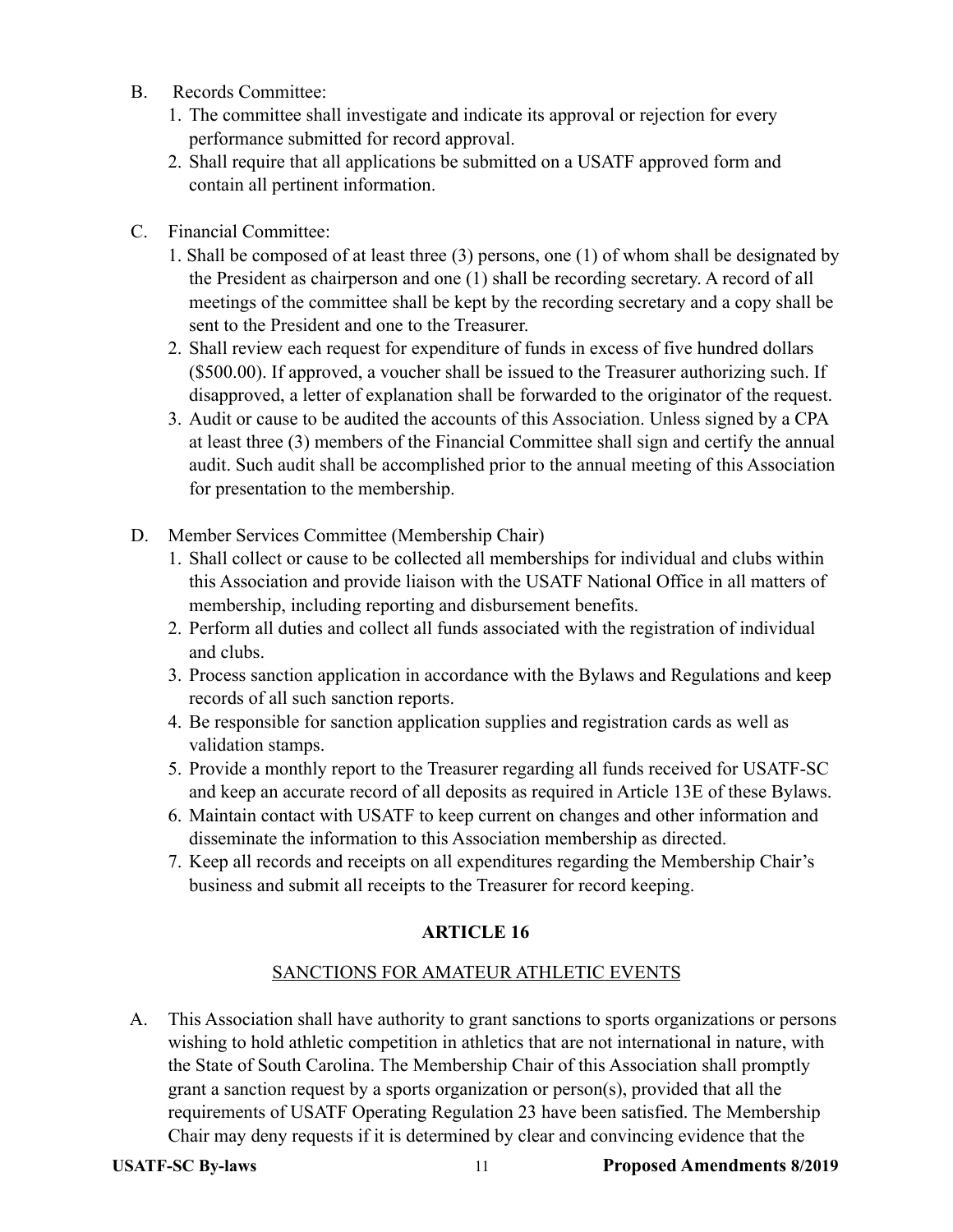proposed event would be detrimental to the sport, this Association or USATF. The decision to deny may be appealed to the USATF.

### **ARTICLE 17**

# FISCAL AND LEGAL MATTERS

- A. Fiscal Year: the fiscal year of this Association shall be September 1 to August 31.
- B. Depositories: This Association shall, by action of the President, Secretary and Treasurer, designate depositories for funds, property, and assets belonging to or under the control of this Association.
- C. Signatories: Funds in excess of five hundred dollars (\$500.00) may be withdrawn only by voucher check upon the signatures of the President and Treasurer. For funds of less than five hundred dollars (\$500.00), only the signature of the President or Treasurer is required.
- D. Bonding: Corporate fidelity bonds shall be obtained at the expense of this Association in a form and amount as approved by the Financial Committee, indemnifying this Association against all losses resulting from infidelity, defalcation, or misappropriation by officers or agents of funds, property, or assets owned by or under the control of this Association.

# **ARTICLE 18**

#### RECALL

 A. Upon the petition of ten (10) voting delegates, a vote may be taken for the removal from office of any elected officials of this Association at a regular or special meeting, notice of which shall be included with the notice of meeting. A two-thirds (2/3rd) vote of those members present and voting is required for removal.

# **ARTICLE 19**

#### STANDING RULES

 A. In order to regulate the affairs of the Association, standing rules may be adopted. Such rules shall not alter in any way these By-laws, but may serve to establish time and place of regular meetings, determine athlete eligibility, regulate championship meets, specify records handling, establish criteria for voting delegates, selection of delegates to the National USATF convention, and other administrative procedure. The standing rules may be amended at any regular or special meeting without prior notice and with a simple majority vote.

# **ARTICLE 20**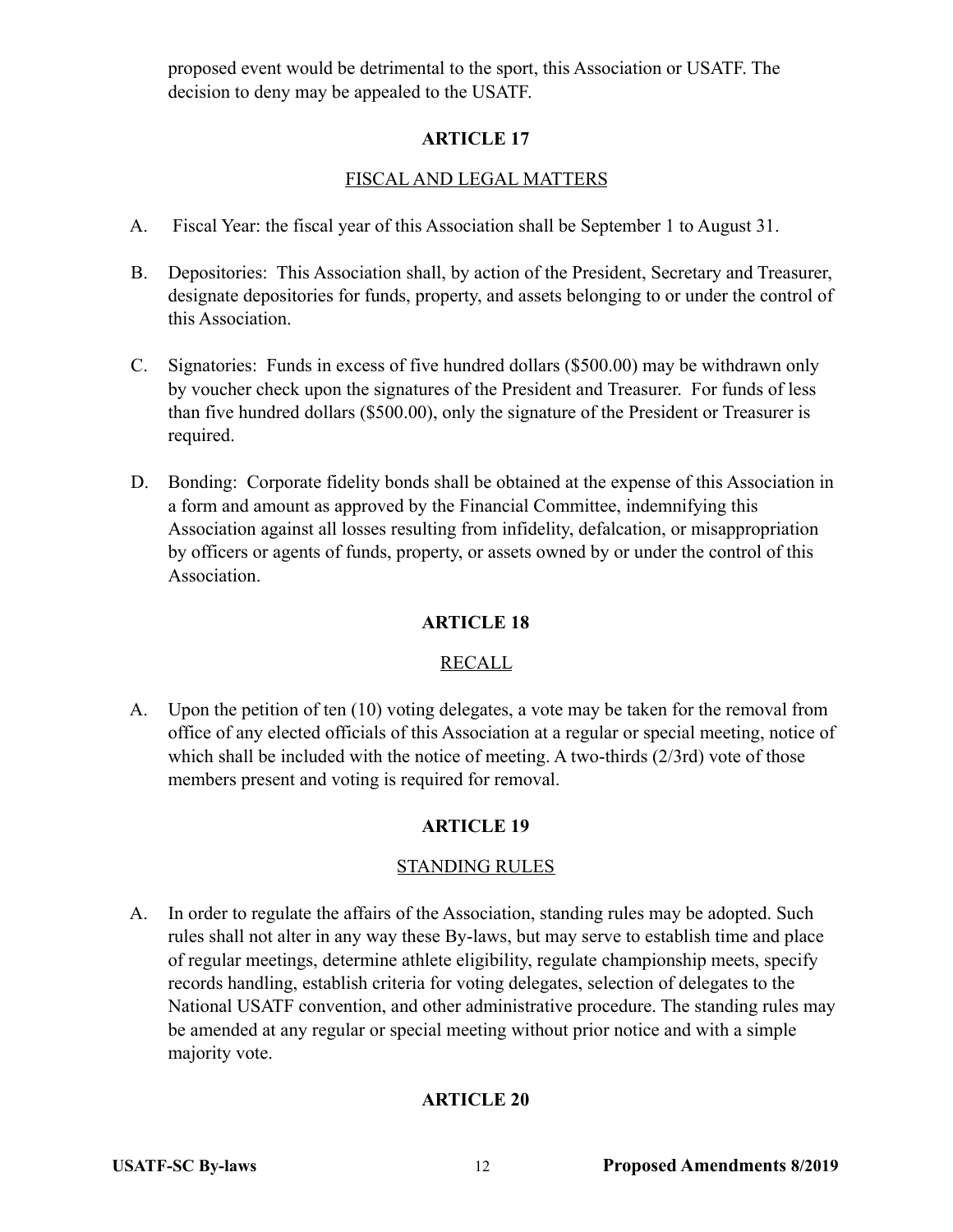#### **AMENDMENTS**

- A. These Bylaws may be amended at any meeting of this Association by a two-thirds (2/3rd) majority vote of the members voting, provided that notice of the proposed amendment(s) has been included with the notice of meeting at least thirty (30) days prior to the date of the meeting.
- B. Amendments may be proposed by the President, or a petition of ten (10) voting delegates.

# **ARTICLE 21**

### MANDATORY ADOPTION

- A. This Association shall adopt without process any additions to these Bylaws that are made mandatory by USATF, USOC, or the US Center for Safe Sports. Such amendments shall be attached to these Bylaws and be effective from the date of attachment.
- B. In the event that any United States law or statute becomes law which alters the minimum voting strength of any constituency on the board of the United States Olympic Committee or any future organization replacing the United States Olympic Committee, USATF-SC shall immediately adopt the same minimum voting strength(s) for that constituency or constituencies affected by said law or statute. The remaining voting strength shall be divided equally amongst those constituencies for which no minimum voting strength is defined.
- C Any mandatory changes to these Bylaws shall be adopted immediately and without further action and shall be memorialized by way of republishing the revised Bylaws of USATF-SC in a reasonably timely manner.

#### **ARTICLE 22**

#### SAVING CLAUSE

 A. Failure of literal compliance with the provision of these Bylaws in respect to dates and times of notice, or the sending or receipt of same, or errors in phraseology of notice of proposals which, in the judgment of the members at meeting do not cause substantial injury to the rights of the members, shall not invalidate the actions or proceeding of the members at any meetings.

# **ARTICLE 23**

#### DISSOLUTION

 A. In the event that this Association surrenders its charter and ceases to operate in the State of South Carolina, it will transfer its assets to USATF within the requirements of Section 501(c)(3) of the Internal Revenue Code.